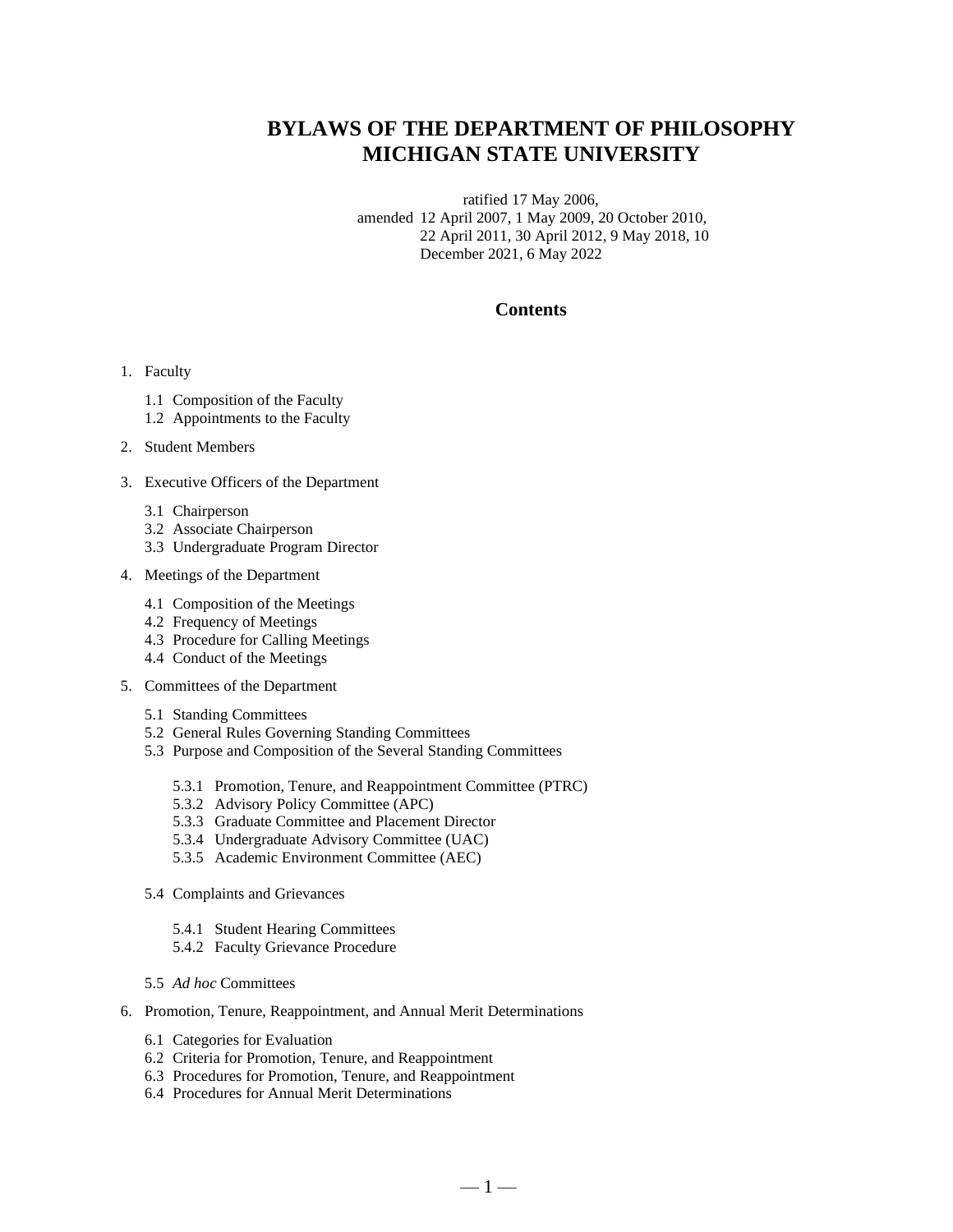7. Ratification, Amendments, and Interpretation

## **BYLAWS OF THE DEPARTMENT OF PHILOSOPHY**

## **1. Faculty**

### 1.1 *Composition of the Faculty*

- .1 The *regular faculty* of the Department of Philosophy ("the Department") shall consist of all persons appointed in the tenure system whose appointments are exclusively or partly in the Department and continuing system academic specialists whose appointments are in the Department.
- .2 The *temporary faculty* of the Department shall consist of all persons whose appointments are exclusively or partly in the Department but are not appointed in the tenure system or as continuing system academic specialists.
- .3 Deans and other administrators who have been appointed from the academic ranks of the Department shall continue to carry an appropriate academic rank and shall be regarded as having status in the regular faculty.
- .4 At the beginning of each academic year the Department Chairperson ("the Chairperson") shall distribute to all members of the faculty a complete list of the faculty noting whether each individual is a member of the regular or temporary faculty.

### 1.2 *Appointments to the Faculty*

- .1 The regular faculty shall have delegated authority with regard to all initial appointments of faculty to the tenure system, and changes in status from temporary to regular faculty. They shall be decided by a majority vote of those regular faculty present and voting. Such a vote shall not be taken until a copy of the candidate's *curriculum vitae* and such other documentation as there may be*,* has been made available to the members of the regular faculty.
- .2 In cases of hiring temporary faculty, the Chairperson shall consult with the APC and the faculty as time and conditions permit.
- .3 At the time of initial appointment, the Chairperson shall inform the new faculty member in writing of the terms and conditions of employment and of the conditions of reappointment and tenure (§6 below); the Chairperson shall also provide the new faculty member with a copy of the *Bylaws of the Department*; and the url addresses for the *Faculty Handbook*, the *Bylaws for Academic Governance*, and the Code of Teaching Responsibility. See Guidelines (appendix).

## **2. Student Members**

- .1 All undergraduate students who are declared majors in philosophy or who are major preference freshmen or sophomores are undergraduate student members of the Department.
- .2 All graduate students who are graduate degree students in philosophy are graduate student members of the Department.
- .3 At the earliest convenient time in the fall semester, the student members shall furnish to the APC a list of the student representatives to Department committees and to the undergraduate and graduate electoral commissions of the College of Arts and Letters ("the College"), selected by procedures to be determined by the student members. When Department committees form *ad hoc* subcommittees or task forces, parent committees should ensure that graduate student representatives are included, when appropriate.
- .4 The undergraduate and graduate student members shall be encouraged by the faculty to organize an Undergraduate Philosophy Club and a Graduate Philosophy Club whose primary function is discussion of matters of philosophical significance.

## **3. Executive Officers of the Department**

3.1 *Chairperson.* The chief executive officer of the Department shall be designated as the Chairperson.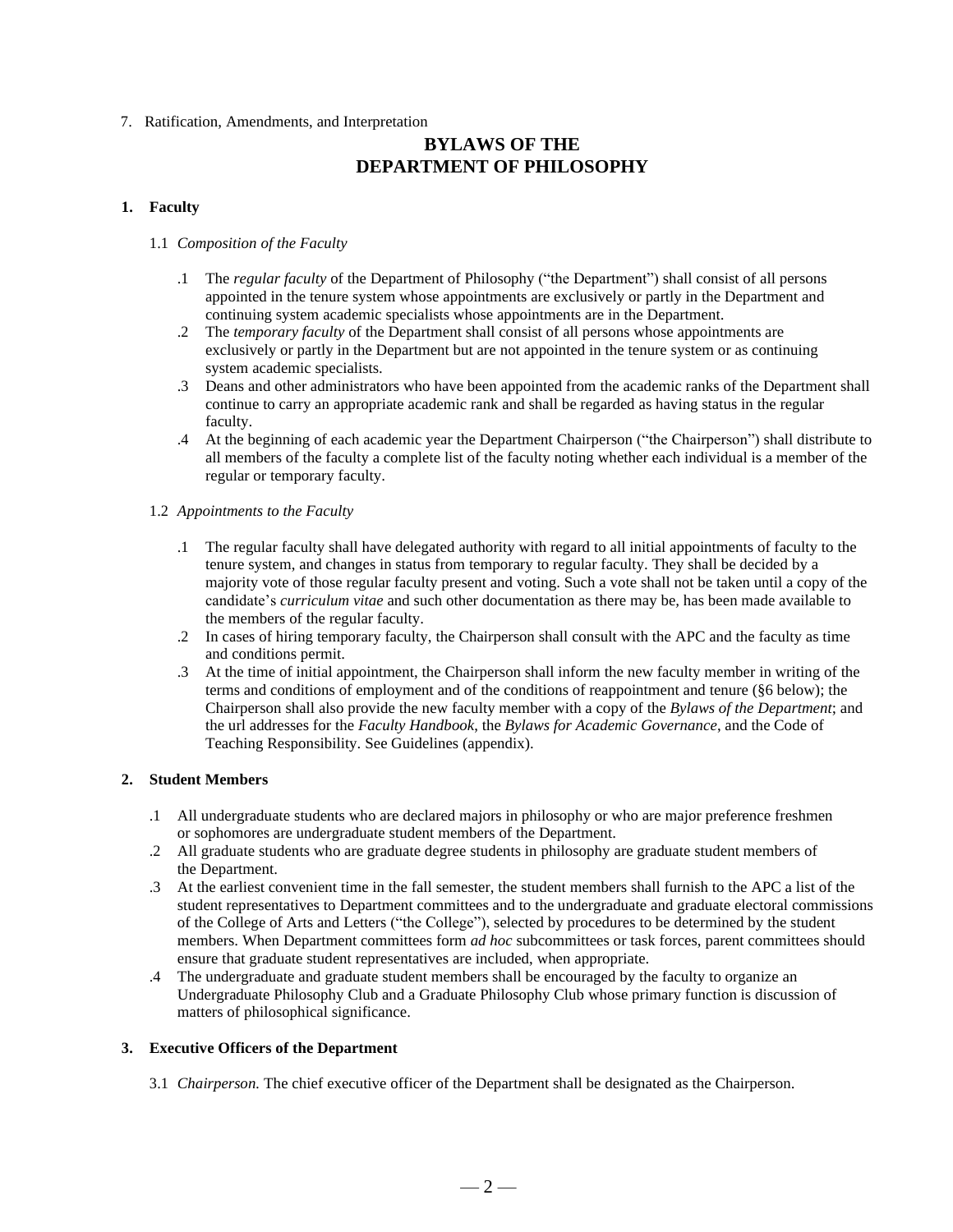- 3.1.1 The Chairperson shall be responsible for educational, research, and service programs, budgetary matters, physical facilities, and personnel matters in his or her jurisdiction, taking into account the exceptions and advisory procedures outlined in these bylaws and those of the College and Michigan State University ("the University").
	- .1 The Chairperson shall seek the participation of those eligible to vote in Department meetings (§4.1.2) in formulating major policy decisions affecting the personnel and the program of the Department.
	- .2 When appropriate, the Chairperson shall seek the participation of a standing committee.
	- .3 The Chairperson shall seek the participation of the APC in cases where no other appropriate committee exists.
- 3.1.2 The term of office of the Chairperson shall be five years.
- 3.1.3 Selection Procedures
	- 3.1.3.1 When the office of the incumbent Chairperson is about to fall vacant, selection shall be initiated during the fall semester preceding the vacancy. In the event that the office should unexpectedly fall vacant, selection shall be initiated two weeks after such vacancy occurs. If a vacancy occurs before a new Chairperson can be selected according to the procedures below, an Acting Chairperson shall be selected by means of procedures §§3.1.3.2.1–3.
	- 3.1.3.2 The regular faculty of the Department shall have shared responsibility with the Dean of the College ("the Dean") to determine procedures to advise the Dean on the selection of a Chairperson. The chairperson of the APC shall initiate a meeting or series of meetings between the Dean and the faculty members on the APC to determine procedures that are mutually agreeable to the Dean and the faculty of the Department. These shall (subject to the approval of the Dean) contain the following:
		- .1 a nomination procedure, whereby candidates from within or outside the Department may be nominated;
		- .2 an interview procedure, whereby faculty and representative graduate and undergraduate students shall consult with the Dean concerning the qualifications of the candidates;
		- .3 an election procedure, whereby the Department's preference shall be determined by secret ballot. One ballot shall be sent to each member of the regular faculty, to the Graduate Club, and to the Undergraduate Club.
- 3.1.4 Review Procedures: The regular faculty shall have shared responsibility with the Dean to determine procedures for review of the Chairperson. The procedure shall be initiated in the second week of classes of the fall semester of the fifth year in the term of office of the incumbent.
	- .1 This procedure shall resemble that described in §§3.1.3.l–2.
	- .2 If at least half the regular faculty petition the chairperson of the APC to initiate a review of an incumbent Chairperson, the APC shall petition the Dean for a review.
- 3.1.5 Acting Chairperson
	- .1 An Acting Chairperson shall be appointed in the situation described in §3.1.3.1 or when the Chairperson is on leave of more than one semester of the regular academic year.
	- .2 The procedure for selecting an Acting Chairperson shall be the same as that described in §3.1.3.1 except that the ballot shall not contain an option for obtaining an Acting Chairperson from outside the Department and, if after a runoff election an Acting Chairperson has not been elected, the Dean shall be asked to appoint an Acting Chairperson.
	- .3 If the Chairperson is temporarily incapacitated, on vacation, or on a one-semester leave, the APC shall have responsibility to appoint an Acting Chairperson.
	- .4 The APC shall have shared responsibility to designate a person to act for the Department in the temporary absence of the Chairperson.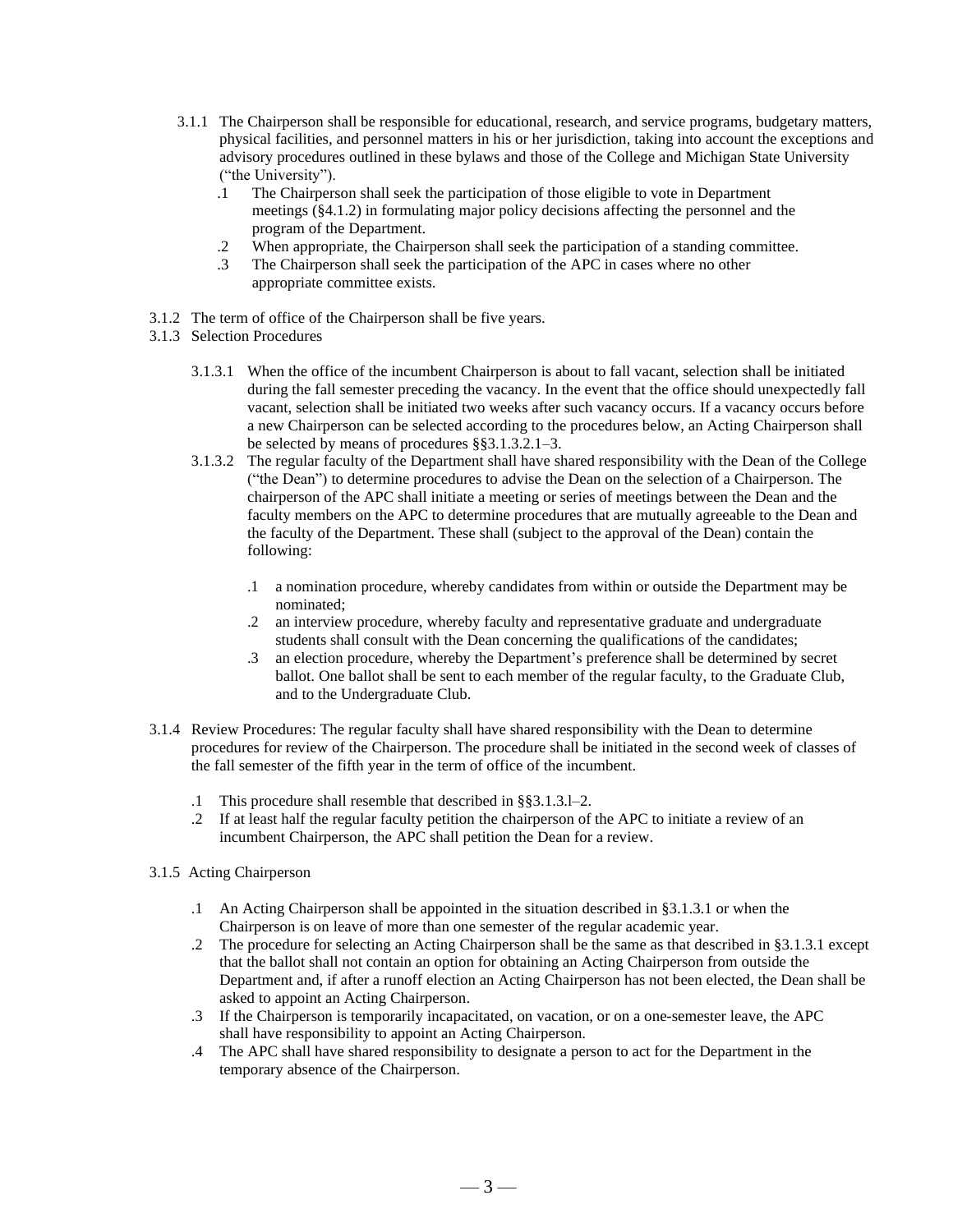## 3.2 *Associate Chairperson and Graduate Program Director ("Associate Chairperson")*

- .1 The Associate Chairperson has primary responsibility for all graduate student advising and recordkeeping and for the Department's graduate program; chairs the Graduate Committee, and performs other, related functions as arranged with the Chairperson. See Guidelines (appendix).
- .2 The Associate Chairperson's term of office is three years, renewable.
- .3 The Associate Chairperson is appointed by the Chairperson.

### 3.3 *Undergraduate Program Director (UPD)*

- .1 Duties are related to the attraction, retention, and certification of undergraduate majors, as arranged with the Chairperson. See Guidelines (appendix).
- .2 The UPD's term of office is two years, renewable.
- .3 The UPD is appointed by the Chairperson.

## **4. Meetings of the Department**

### 4.1 *Composition of the Meetings*

- .1 Those eligible to attend Department meetings shall be all members of the faculty both regular and temporary, two undergraduate student members and two graduate student members. Others may attend by invitation of any member, if ratified by the whole.
- .2 Those eligible to vote in Department meetings shall be the regular faculty except those holding full-time administrative positions external to the Department and except on issues where the bylaws stipulate that only tenured faculty may vote. The graduate and undergraduate representatives and the temporary faculty shall be eligible to vote except where the bylaws specifically provide only the regular faculty shall vote.
- 4.2 *Frequency of Meetings*: Meetings shall be held at least once during each semester of each academic year.
- 4.3 *Procedure for Calling Meetings*: The meetings shall be called by the Chairperson. Written notice of the meeting and a tentative agenda shall be distributed at least three full class days in advance of the meeting to all those eligible to attend. A written agenda for the meeting shall be distributed one full class day in advance of the meeting.
	- .1 In exceptional circumstances, a meeting may be called on shorter notice.
	- .2 Additional meetings shall be called by the Chairperson at the written request of four of the faculty.
	- .3 Anyone eligible to attend Department meetings may have an item placed on the agenda by informing the Chairperson.
- 4.4 *Conduct of the Meetings*
	- .1 The Chairperson, or the Acting Chairperson, or in their absence the chairperson of the APC shall preside at Department meetings. In the absence of the Chairperson or Acting Chairperson, and the chairperson of the APC, those present at the meeting shall elect a temporary chairperson.
	- .2 Meetings shall be conducted according to the procedures described in *Robert's Rules of Order*, *Newly Revised*.
	- .3 One-half of those eligible to vote and in residence at the time of the meeting (counting joint appointees at the percentage of their appointment in the Department) shall constitute a quorum for all meetings except for meetings for which a different quorum is specified in these bylaws.
	- .4 Meetings shall be called to consider and act upon all matters brought to a meeting by the chairperson or APC. The mode of participation shall be that which is specified on the matter in the ascriptions of functions to the standing committees of the Department or otherwise specified in these bylaws. In cases where the mode of participation is not specified in these bylaws, those present and voting shall determine the mode by majority vote.
	- .5 Voting shall be by voice or show of hands except where otherwise specified in these bylaws. A secret ballot shall be taken at the request of any member.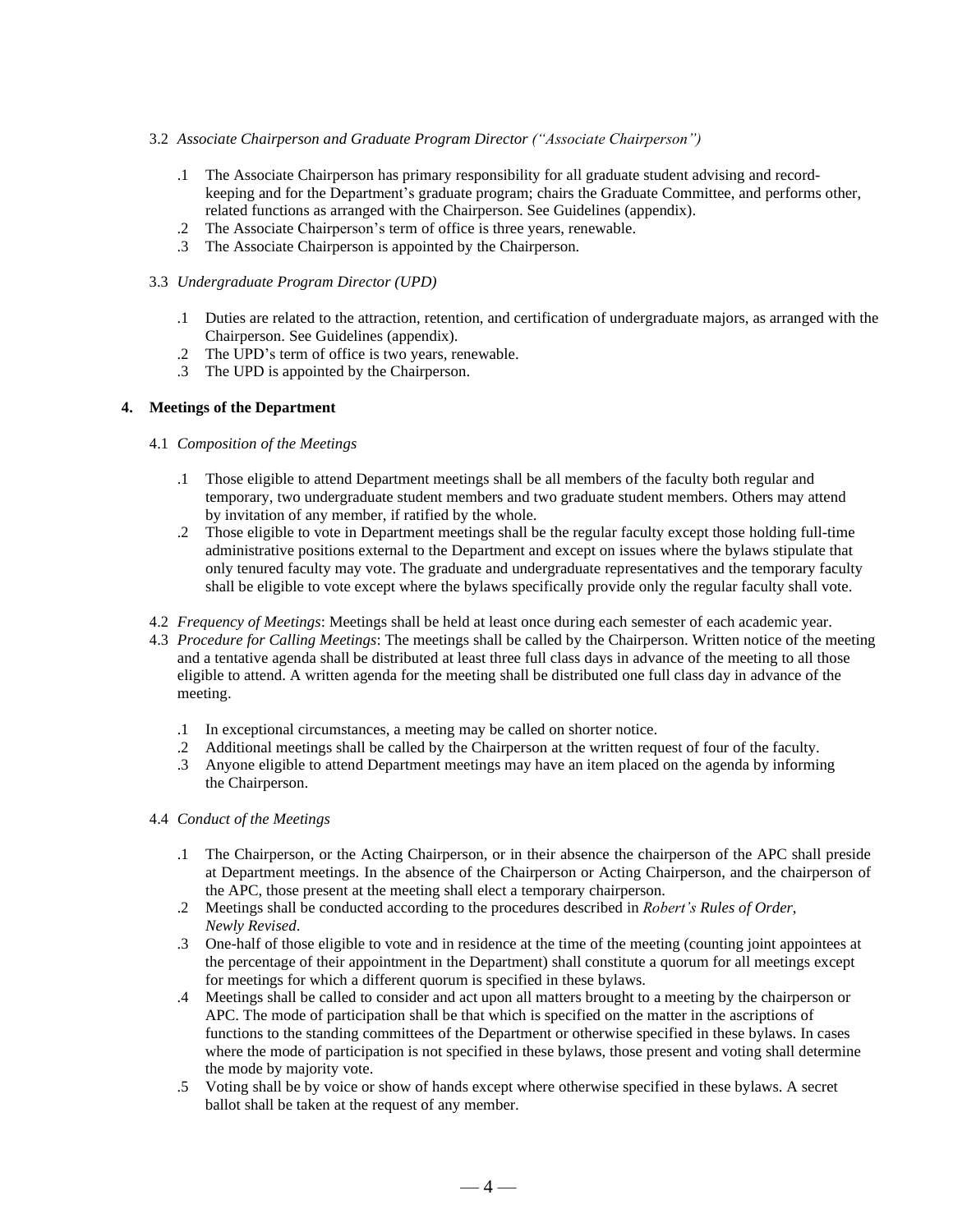- .6 The minutes of all Department meetings shall be distributed to all those eligible to attend, and copies maintained in a master file by front office personnel.
- .7 The numerical results of each vote taken in Department meetings, except those dealing with personnel decisions, shall be recorded in the minutes at the request of any member.

## **5. Committees of the Department**

## 5.1 *Standing Committees*

- 5.1.1 Standing committees of the Department shall be established to deal with any area of continuing concern which the faculty regard as of sufficient importance to have a separate committee to advise the Chairperson and assist in the work of that area. Those standing committees required by the *Bylaws for Academic Governance* and the *Bylaws of the College of Arts and Letters* shall also be established.
- 5.1.2 The Chairperson shall be a member *ex officio* of all standing committees. The Chairperson shall normally attend meetings of the standing committees; but the right to vote, to make motions, or to preside shall be reserved to the regular members of the committees.
- 5.1.3 New standing committees shall be established by amendment to the bylaws.
- 5.1.4 Jointly appointed members of the Department whose appointment in the Department is less than 50 percent may request the APC to exclude them from the list of those eligible for election to standing committees of the Department.
- 5.1.5 There shall be the following standing committees:
	- .1 Promotion, Tenure and Reappointment Committee (PTRC)
	- .2 Advisory Policy Committee (APC)
	- .3 Graduate Committee
	- .4 Undergraduate Advisory Committee (UAC)
	- .5 Academic Environment Committee (AEC)
	- .6 Awards Committee

#### 5.2 *General Rules Governing Standing Committees*

#### 5.2.1 Composition.

- .1 When a standing committee is first constituted, one-half of the faculty members shall serve a one- year term and one-half shall serve a two-year term, to be determined by lot.
- .2 Faculty members of standing committees shall be appointed or elected from among the regular members of the faculty for two-year terms with the exceptions noted for specific committees. These members shall not serve more than two successive terms on any one standing committee except as otherwise specified.
- .3 No person shall simultaneously serve as chairperson of two standing committees.
- .4 No person shall serve as a regular member of the PTRC and the APC simultaneously.
- .5 No person shall simultaneously serve as a regular and *ex officio* member of any single standing committee.
- .6 No faculty member shall serve on the PTRC or APC without first serving for one year in the Department.
- .7 Members of the PTRC and the APC shall be ineligible to succeed themselves.
- .8 If a faculty member of a standing committee cannot serve for a period of a semester or more, a replacement shall be elected or appointed for either the period the individual cannot serve or the remainder of the unexpired term, both at the discretion of the APC.
- .9 Subcommittees or *ad hoc* committees of standing committees shall exist at the discretion of the parent committees.
- 5.2.2 Meetings.
	- .1 Each of the standing committees shall meet at least once a semester.
	- .2 Each of the standing committees shall have its own chairperson who shall preside at the meetings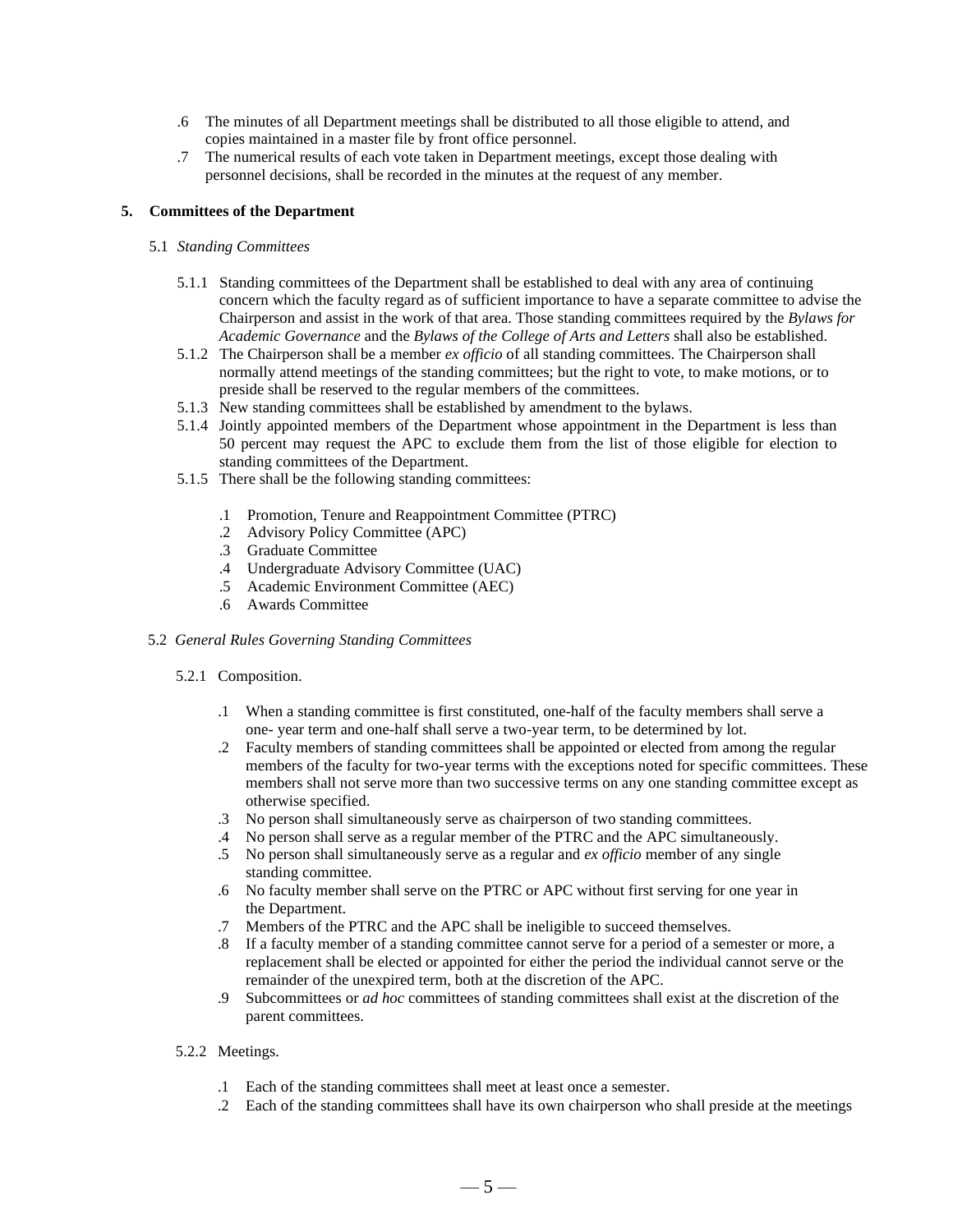of that standing committee.

- .3 Meetings of the standing committees can be called by the Chairperson, the chairperson of the committee, or by any two members of the committee.
- .4 Agendas of the meetings shall be posted in advance of the meetings if possible.
- .5 A quorum for meeting of each of the standing committees, except the PTRC, shall consist of one half of the members of the committee.
- .6 Minutes of APC meetings shall be kept and distributed to all faculty and the graduate and undergraduate representatives to the committee. Other standing committees shall report annually to the Department. Master copies shall be kept on file by front office personnel.
- 5.2.3 Spring Election Cycle
	- .1 Early in the spring semester, the APC shall call for preferences from faculty for committee service during the following academic year, and these shall be made available to the faculty.
	- .2 At the request of a faculty member who is eligible to stand for election to a standing committee, the APC may withhold that member's name from the ballot or from consideration for appointment to a committee, if the case is made that such election or appointment would constitute unfairly overburdening that faculty member, given other service obligations.

Elections, in order, shall be PTRC members, chairperson of PTRC, APC members, and chairperson of the APC. All votes shall be conducted by secret written ballot. Chairpersons of the PTRC and APC must be tenured members of the faculty, and their terms shall be one year.

- .3 When the elections are complete the faculty members of the APC shall select the faculty members of the remaining committees, and of the University and College committees where there are vacancies (see Guidelines, appendix); and the proposed membership shall then be presented at a Department meeting for approval by majority vote.
- .4 The faculty members of the standing committees of the Department shall be determined no later than the last week of classes of each spring semester. The term of office begins the following fall semester.
- .5 After the composition of the various standing committees has been determined, the Chairperson shall distribute a list of the committees' composition to the Department.

#### 5.3 *Purpose and Composition of the Several Standing Committees*

- 5.3.1 Promotion, Tenure and Reappointment Committee (PTRC)
	- 5.3.1.1 The PTRC shall advise the Chairperson and the Committee of the Whole on personnel matters and policy regarding the promotion, tenure, and reappointment; annual salary increases; alternative workload assignments; and other forms of post-tenure review of regular faculty. The PTRC shall advise the Chairperson in the annual review, if any, of temporary faculty who are entitled to considerations for merit increases and who wish to be considered.
	- 5.3.1.2 The PTRC shall follow published procedures in arriving at personnel recommendations. These procedures shall be approved initially by the Committee of the Whole and may not be revised without its approval. Approval shall be by a majority vote of those present at a meeting of the Committee of the Whole.
	- 5.3.1.3 The PTRC shall consist of a maximum of six members of the regular faculty. Four shall be elected from among the tenured faculty in a vote of all the regular faculty. A fifth member shall be elected from among the untenured regular faculty in a vote of all the regular faculty if at least one is available to serve. A sixth member shall be designated by the APC from among the continuing system academic specialists if at least one is available to serve.
		- .1 The untenured regular faculty member elected to the PTRC and the continuing system academic specialist appointed by the APC shall participate in discussions, decisions, and recommendations regarding policy issues but not in discussions, decisions, or recommendations involving individual personnel matters.
		- .2 An untenured regular faculty member elected to serve on the PTRC who then receives tenure during the first year of her/his term on the PTRC shall be treated as the untenured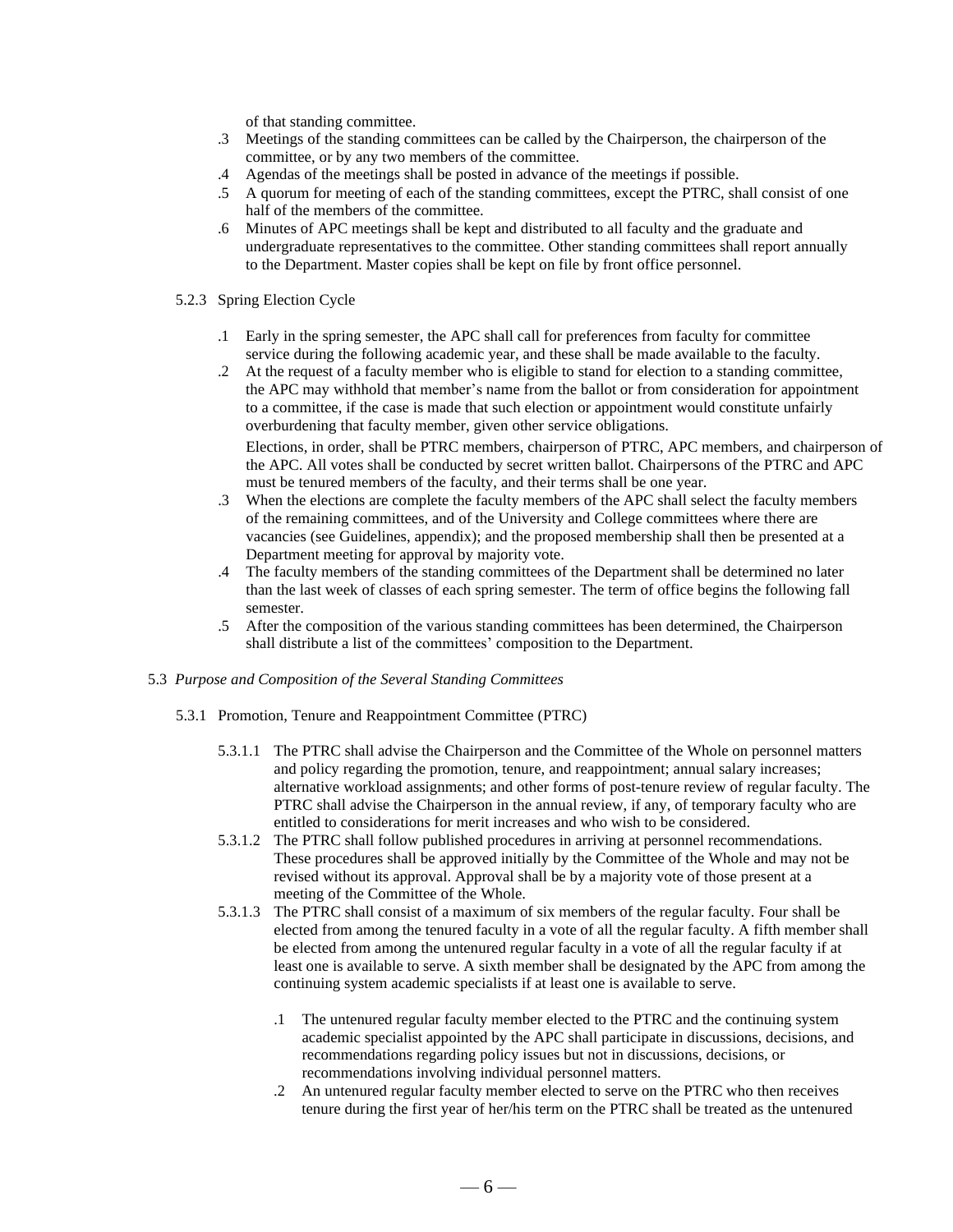representative for the remainder of that year, but must be replaced by a regular untenured faculty member elected by all the regular faculty for the second year of the two year term.

- 5.3.1.4 All tenured members of the PTRC shall determine recommendations on personnel matters by majority vote of the tenured members of the PTRC, excluding the individual under consideration. The Chairperson shall vote in the place of any member of the PTRC who is under consideration.
- 5.3.1.5 All tenured members of the PTRC must be present for action to be taken on personnel matters. For policy matters, a quorum shall consist of at least three fourths of the members of the PTRC.
- 5.3.2 Advisory Policy Committee (APC)
	- .1 The APC shall serve as the Department's committee on committees, supervise elections, and shall advise the Chairperson on matters of educational goals and policy, budgetary policy, administrative policy, teaching assignments, and such other policy matters as the APC or the Chairperson deem appropriate. It shall appoint task forces to develop specific program or curriculum proposals, or solutions to specific problems pertaining to the undergraduate program, curriculum, or major.
	- .2 The APC shall be composed of three regular faculty elected at large by the faculty, one undergraduate member, one graduate member; and, serving *ex officio*, the Associate Chairperson and the UPD who are expected to attend at the request of the APC or Chairperson, when items relevant to their responsibilities are discussed, and when they so desire.
- 5.3.3 Graduate Committee and Placement Director

The Graduate Committee shall have delegated authority to make nominations for fellowships, scholarships, and traineeships, and other merit-based awards, and to determine the ranked order of in-house applicants for teaching assistantships. One of its faculty members shall serve with the Chairperson and the Associate Chairperson on the graduate admissions committee.

- .1 Composition. The Graduate Committee shall be composed of two faculty members appointed by the APC, and the Associate Chairperson, who chairs the committee. It shall also have four graduate student members chosen democratically by the graduate students. In the appointment of both the faculty members and the graduate students, care shall be taken to create a membership that is diverse in its range of philosophical interests and expertise and reflects the other demographics of the faculty and graduate students, and to maintain continuity of membership as appropriate.
- .2 When the Graduate Committee deliberates to decide upon individual awards, or the ranking of applicants for teaching assistantships, or for any reason must discuss the work, progress, or situation of any individual graduate student, it shall meet in sessions attended only by faculty members.
- .3 The Graduate Committee shall follow published procedures in arriving at personnel recommendations. These procedures shall be approved initially by the Committee of the Whole and may not be revised without its approval. Approval shall be by a majority vote of those present at a meeting of the Committee of the Whole.
- .4 Faculty shall serve one-year terms on the Graduate Committee. Graduate students may serve one- or two-year terms.
- .5 Placement Director. A member of the faculty shall be appointed by the APC to serve a one-year renewable term as Placement Director. At the discretion of the APC, the Placement Director may or may not also serve on the Graduate Committee, and the position may be shared by more than one faculty member. See Guidelines (appendix).

#### 5.3.4 Undergraduate Advisory Committee (UAC)

The Undergraduate Advisory Committee shall advise the Undergraduate Program Director on matters of curricular and program development, and such other policy matters as the UPD or the Chairperson deem appropriate.

1. Composition. The Undergraduate Advisory Committee shall be composed of the departmental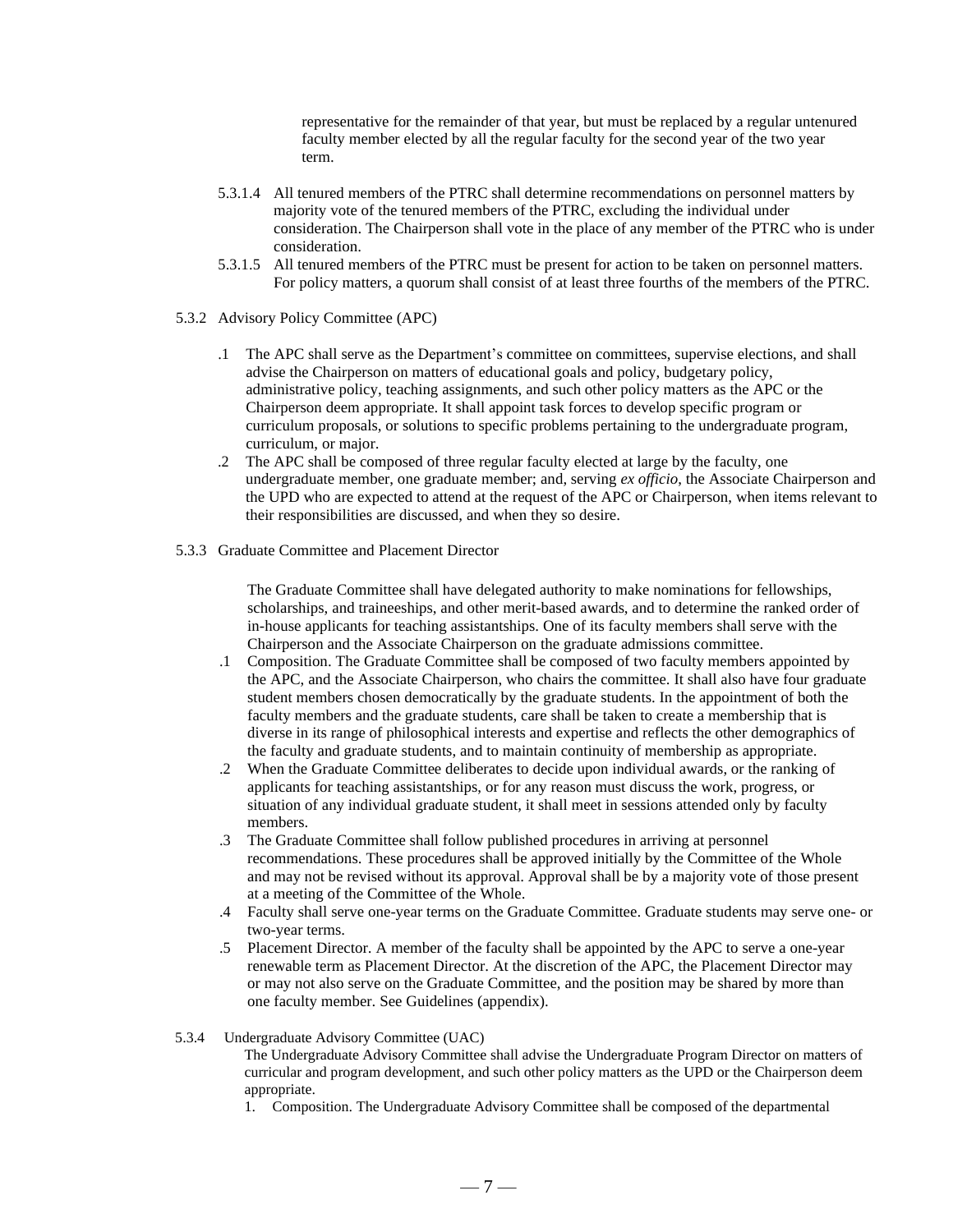Academic Advisor, two faculty members appointed by the APC, and the Undergraduate Program Director, who chairs the committee. It shall also have: at least two and no more than four undergraduate student members as representatives of our student body appointed by the Undergraduate Program Director; and up to one graduate student member chosen democratically by the graduate students. In the appointment of both the faculty members and the students, care shall be taken to create a membership that is diverse in its range of philosophical interests and expertise, and reflects the other demographics of the faculty and undergraduate students, and to maintain continuity of membership as appropriate.

- 2. Faculty appointees shall serve one-year, renewable terms. Students may also serve one-year, renewable terms.
- 5.3.5 Academic Environment Committee (AEC)
	- .1 The Academic Environment Committee shall have responsibility for maintaining and enhancing the intellectual environment of the Department. See Guidelines (appendix).
	- .2 The AEC shall be composed of three members of the faculty appointed by the APC, one of whom the APC shall name as chair. It shall have in addition one graduate and one undergraduate student member. Faculty members of the AEC shall serve one-year renewable terms. Student members may serve one- or two-year terms.
- 5.3.6 Awards Committee
	- .1 The Awards Committee shall have responsibility for preparing the nomination packets for members of the department who have been nominated by PTRC for college, university, and external awards. See Guidelines (appendix).
	- .2 The Awards Committee shall be composed of three members of the faculty appointed by the APC, one of whom the APC shall name as chair. Faculty members of the Awards Committee shall serve one-year renewable terms.
- 5.4 *Complaints and Grievances*
	- 5.4.1 Student Hearing Committees
		- .1 The purpose of the Student Hearing Committees shall be to deal with and attempt to settle and resolve complaints brought by or against students relative to academic and instructional matters, especially those that involve alleged violations of the Code of Teaching Responsibility stated in the *Faculty Handbook*, and student rights and duties described in *Graduate Student Rights and Responsibilities* and the *Academic Freedom Report*.
		- .2 The occasion of the formation of a Student Hearing Committee shall be a complaint that the Chairperson has failed to resolve to the mutual satisfaction of all parties; or a complaint made to the Ombudsman which, in his or her opinion, necessitates a hearing.
		- .3 A Graduate Student Hearing Committee shall be formed at the request of the Chairperson. It shall consist of three faculty members chosen by the APC from an initial panel of six chosen by lot from among the faculty in residence by the APC; three graduate student members of the Department chosen by lot by the elected officers of the Graduate Philosophy Club (or in the absence of such, chosen by lot by the APC); and the Chairperson, or his or her designated deputy, to act as chairperson.
		- .4 An undergraduate Student Hearing Committee shall be formed at the request of the Chairperson. It shall consist of three faculty members chosen by the APC from an initial panel of six chosen by lot from among the faculty in residence by the APC; three undergraduate students chosen by lot by the elected officers of the Undergraduate Philosophy Club (or in the absence of such, chosen by lot by the APC); and the Chairperson, or his or her designated deputy, to act as Chairperson.
		- .5 The APC and the student officers of the Graduate or Undergraduate Philosophy Clubs shall take care to avoid conflict of interest in determining the Student Hearing Committees, and shall settle any conflict of interest challenges on the part of the parties to the complaint in accordance with the procedure described in of the Model Academic Unit Grievance Procedure §3.1.2.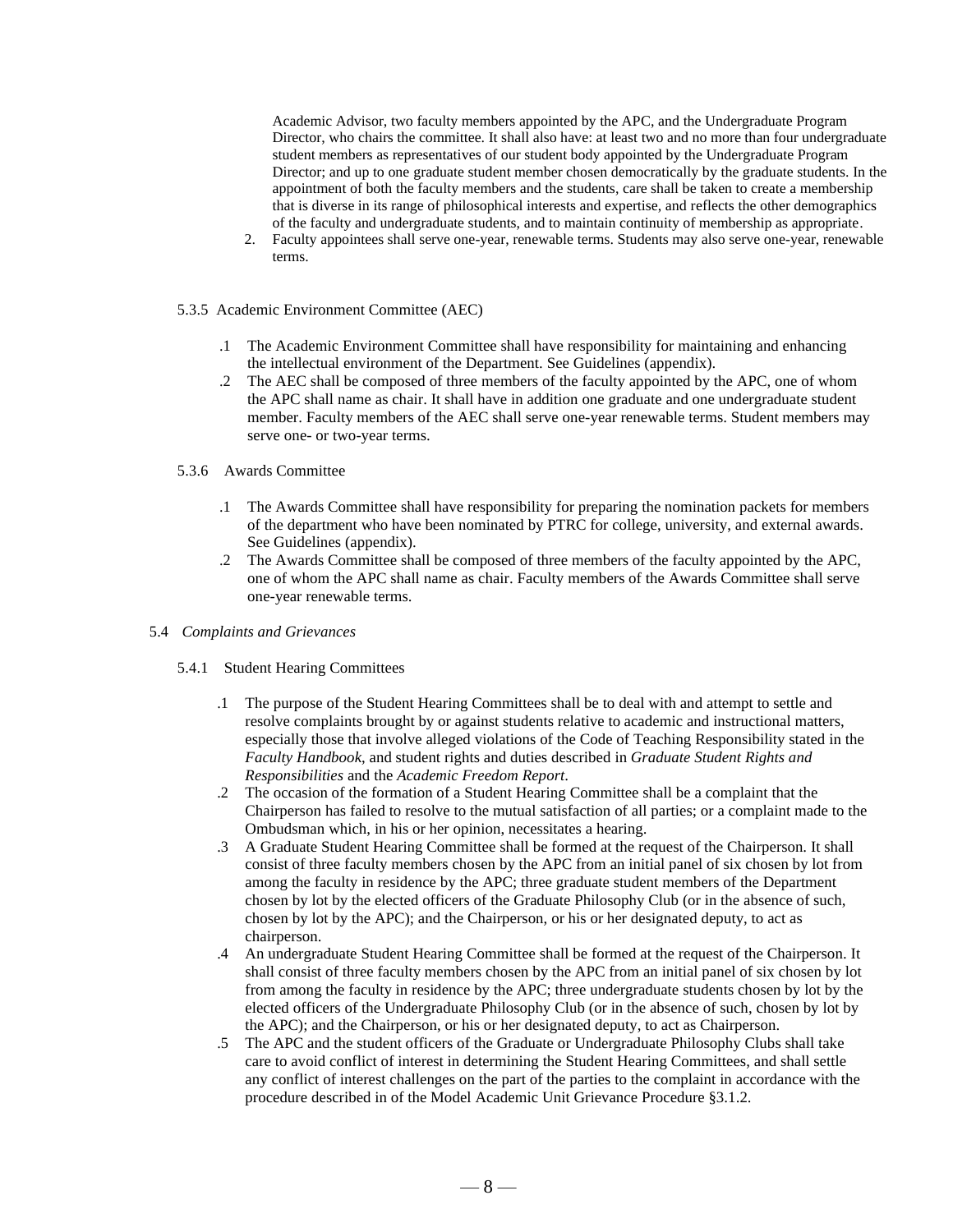- .6 The procedures of the Hearing Committee shall be consistent with §§4.2 and 4.3 of *Graduate Student Rights and Responsibilities*, with the *Academic Freedom Report*, and with the Code of Teaching Responsibility in the *Faculty Handbook*.
- .7 The decision of the Hearing Committee may be appealed. See the *Academic Freedom Report*, §2.2.8.1, and *Graduate Student Rights and Responsibilities*, §4.
- 5.4.2 Faculty Grievance Procedure: The Department faculty grievance procedure shall be the *Faculty Grievance Procedure* adopted by the University Committee on Faculty Affairs.
- 5.5 Ad hoc *Committees*: The Chairperson in consultation with the APC shall be responsible for establishing *ad hoc* committees. After the Chairperson and APC have agreed to establish an *ad hoc* committee, they shall submit a proposal to establish such a committee and a proposed list of members and a chairperson to a Department meeting for ratification.

### **6. Promotion, Tenure, Reappointment, and Annual Merit Determinations**

#### 6.1 *Categories for Evaluation*

- 6.1.1 The three categories to be used in evaluating a member of the Department for promotion, tenure, reappointment, or merit raises shall be teaching, research, and service. Activities in these categories, when undertaken for the direct benefit of external constituencies, are instances of outreach.
	- .1 Among the activities to be considered in evaluating teaching performance are: undergraduate or graduate courses or seminars; advising; direction of research; curriculum and course development. Primary importance is to be given to the teaching of courses and seminars and to the direction of research. Teaching in one's areas of philosophical interest to nontraditional students in off-campus venues suited to their schedules, or in noncredit seminars or workshops conducted electronically, count as outreach.
	- .2 Among the activities to be considered in evaluating research are: professional publications (especially refereed publications); lectures, colloquia, and symposia for departments, universities, or professional groups and associations. Research outreach is the use of one's philosophical expertise in response to pressing problems identified by external constituencies.
	- .3 Among the activities to be considered in evaluating service are: membership on, or chairmanship of, Department, College or University committees; administrative services; professional philosophical activities for learned societies, foundations or journals; administrative services to learned societies, foundations, or journals.
- 6.1.2 In evaluating a member of the Department who is also a member of another department, College or other unit of the University, the PTRC shall take into account the faculty member's percentage appointment and responsibilities in the other unit.

#### 6.2 *Criteria for Promotion, Tenure, and Reappointment*

- 6.2.1 Every candidate for promotion, reappointment and tenure must demonstrate competence in all three categories for evaluation.
	- 6.2.1.1 Competence in teaching requires:
		- .1 teaching a range of courses supportive of the Department's curriculum;
		- .2 content of courses is consistent with course descriptions;
		- .3 courses are well organized, with syllabi and other relevant materials provided to students;
		- .4 level of difficulty of courses is appropriate for the level and abilities of the students;
		- .5 lectures and discussions are clear, well organized, and informative;
		- .6 evaluation of assignments is responsibly carried out and is explained to the students in a timely fashion and, when appropriate, with written comments;

 $-9-$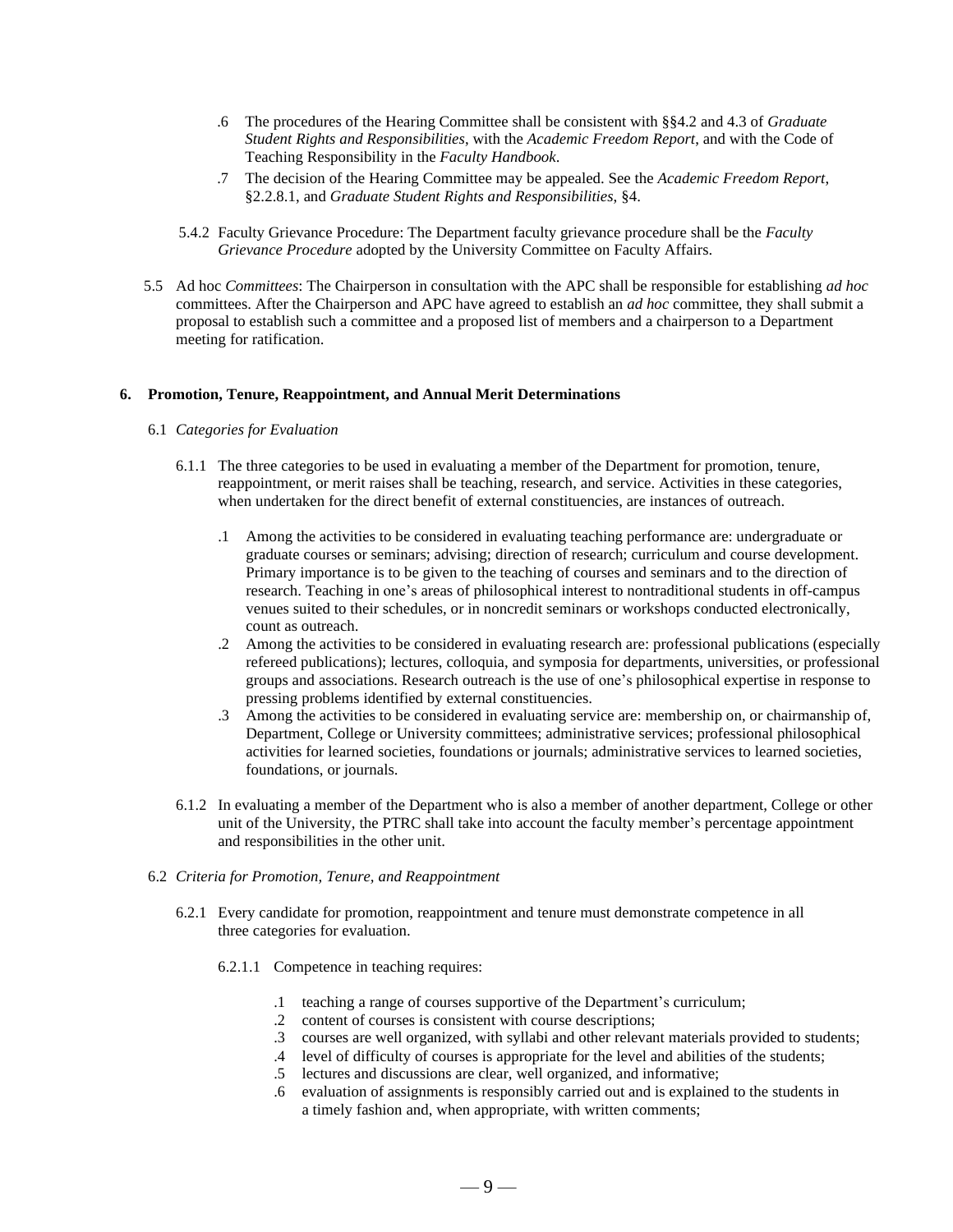- .7 office hours are scheduled and kept;
- .8 conformity to the Code of Teaching Responsibility.
- 6.2.1.2 Competence in research requires:
	- .1 knowledge of recent scholarly work in some area(s) of philosophy;
	- .2 a plan for research with work in progress;
	- .3 publications, lectures, colloquia, or symposia that are contributions to the discipline.
- 6.2.1.3 Competence in service requires: responsibly carrying out the normal assignments of faculty to the service functions of the Department, College, University, or profession.
- 6.2.2 Reappointment as Assistant Professor (without tenure): A faculty member must demonstrate competence in all three categories for evaluation and definite promise, in the normal time, of being able to meet the requirements for promotion and tenure.
- 6.2.3 Reappointment of an Associate Professor with Grant of Tenure: A faculty member must demonstrate competence consistent with performance levels expected at leading research-intensive, land-grant Universities of international scope in all three categories of evaluation. Competence in research and teaching is demonstrated by a strong record over a career, with emphasis on the period since appointment at MSU, understood as follows:
	- .1 research whose quality and quantity constitute a recognized original contribution with potential for future intellectual leadership in the areas of research expertise, and
	- .2 superior classroom performance and important contributions to education in philosophy.
- 6.2.4 Promotion to Associate Professor with Grant of Tenure: University policy requires a decision on tenure for appointment beyond seven years in the tenure system. Faculty may be recommended for tenure prior to that time. A faculty member must demonstrate competence consistent with performance levels expected at leading research-intensive, land-grant Universities of international scope in all three categories of evaluation. Competence in research and teaching is demonstrated by a strong record over a career, with emphasis on the period since appointment at MSU, understood as follows:
	- .1 research whose quality and quantity constitute a recognized original contribution with potential for future intellectual leadership in the areas of research expertise, and
	- .2 superior classroom performance and important contributions to education in philosophy.
- 6.2.5 Promotion to Professor: The normal time in rank for promotion shall be five years. Earlier promotion is possible for especially strong candidates. A faculty member must demonstrate competence consistent with performance levels expected at leading research-intensive, land-grant Universities of international scope in all three categories of evaluation. Competence in research and teaching is demonstrated by a strong record since promotion to associate professor, with emphasis on the period since appointment at MSU, understood as follows:
	- .1 research whose quality and quantity signifies intellectual leadership in the areas of research expertise, and
	- .2 superior classroom performance and important contributions to education in philosophy.

## 6.3 *Procedures for Promotion, Tenure, and Reappointment*

Preamble: The principle shall be followed that, in all cases of promotion and tenure, eligibility for a departmental vote requires being of the same or higher rank than the position sought.

6.3.1 Information and consultation. Regular faculty shall have the benefit of evaluation from both the Chairperson and the PTRC, through the Chairperson. In addition to consultation integral to the procedures specified below, general consultation shall include at least the following items.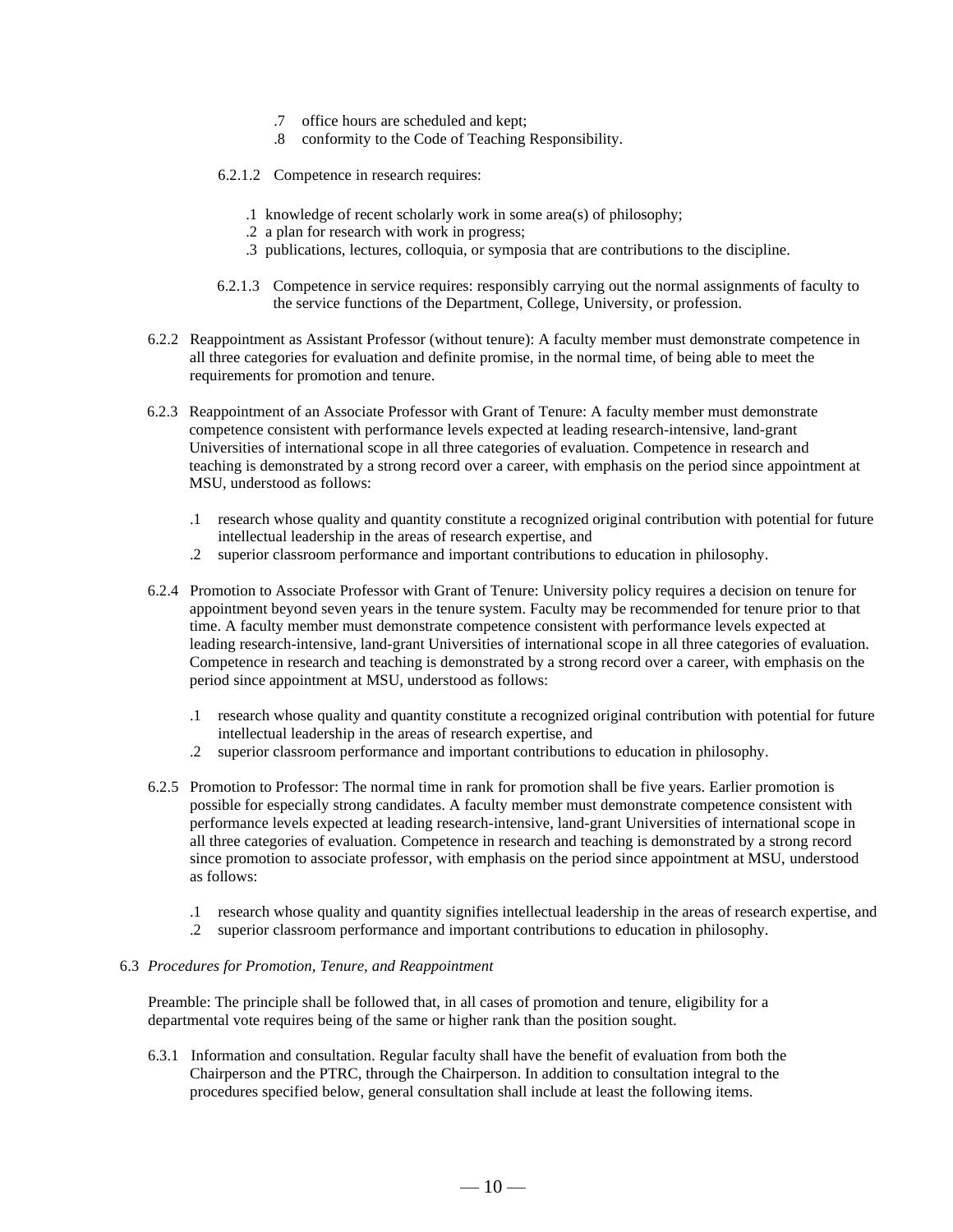- .1 Annually, following the spring merit determination process (§6.4), the PTRC shall provide a written statement, advisory to the Chairperson, about the progress toward promotion, tenure, or reappointment of all eligible faculty; whenever appropriate, evaluations shall contain constructive and explicit recommendations and clarify expectations of what is needed to make additional scholarly progress in the tenure system (cf. §6.4.3).
- .2 The Chairperson, with the advice of the PTRC, shall annually confer with, and provide a written annual evaluation of, each non-tenured faculty member informing the faculty member of his or her progress toward achieving tenure, including a statement of the member's right to respond.
- .3 The Chairperson, with the advice of the PTRC, shall annually confer with, and provide a written annual evaluation of, all tenured faculty members below the rank of professor individually and inform them of their progress toward promotion, including statements of the members' right to respond.
- 6.3.2 Steps in the evaluation process.
	- 6.3.2.1 Early in the spring semester, the Chairperson shall consult with faculty due to be reappointed or tenured, or eligible for tenure or promotion, to determine their desire to be considered in the following academic year for promotion, tenure, or reappointment.
	- 6.3.2.2 The Chairperson shall request all eligible faculty who wish to be considered for promotion or tenure to provide, by the middle of the aforementioned spring semester, the materials to be given to the outside experts and, by the beginning of the next fall semester, all other materials specified under 6.3.2.4.
		- .1 The Chairperson shall (in consultation with each individual wishing to be so considered) offer to appoint a senior member of the faculty to provide advice and assistance to the individual in the preparation of materials to be submitted.
		- .2 Individuals who have been unsuccessful candidates for promotion in a given year and who wish to be considered for promotion in the following year may provide the material to be given to the outside experts at a later date to be established by the Chairperson.
	- 6.3.2.3 The Chairperson shall request all eligible faculty who wish to be considered for reappointment to provide, by the beginning of the next fall semester, materials specified under §6.3.2.4. The University permits the use of outside experts for reappointment decisions only in rare circumstances.
	- 6.3.2.4 Recommendations of the PTRC for promotion, tenure, and reappointment shall be based upon:
		- .1 an updated *curriculum vitae*;
		- .2 copies of published books, articles, monographs, book chapters, critical comments and reviews; texts of lectures and colloquia if available; reviews and commentaries on the faculty member's publications; documentation of lectures, colloquia and public talks; and other evidence of research;
		- .3 all teaching evaluations for courses taught in the Department in at least the past three years; representative syllabi, exams and assignments from courses taught in at least the past three years; descriptions of new courses and course innovations; documentation of classroom visitation and of workshops and conferences on teaching; other materials relevant to teaching (for faculty with appointments to other units the materials specified in this section may be submitted for courses taught in the other unit);
		- .4 description of committee service and service to the larger community, including copies of reports and other documents which the individual had a substantial role in producing;
		- .5 performance reviews for the period of the appointment;
		- .6 (for cases of tenure and promotion) reviews of the candidate's contributions to the discipline by at least four outside experts to be chosen by the Chairperson in consultation with the candidate and the PTRC; the Department shall develop, maintain, and publish a set of procedures for selecting the outside experts; and
		- .7 (for cases of tenure and promotion) the completed, standard University Form D.
	- 6.3.2.5 In the fall semester, the PTRC shall review all faculty under consideration for promotion, tenure, or reappointment.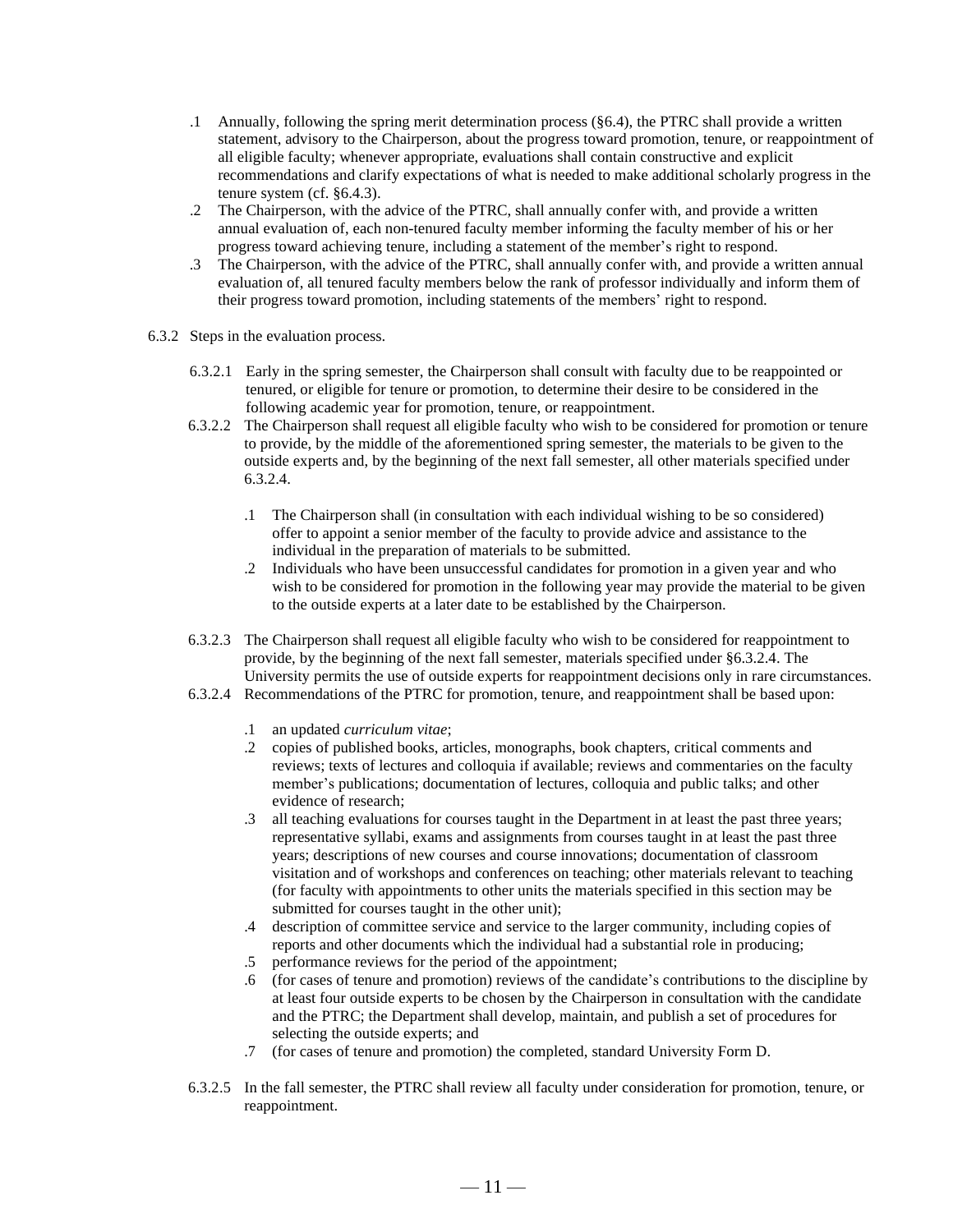- .1 Each person who is being considered for promotion, tenure, or reappointment shall be notified by the Chairperson that he or she is being considered, and shall have the right to appear before the PTRC before it makes a decision in the case.
- .2 In cases where the PTRC recommends promotion, tenure, or reappointment, its recommendation to that effect shall be placed in the candidate's file and shall be advisory to the Chairperson.
- .3 In cases where the PTRC decides to recommend not to promote, tenure, or reappoint an individual, the individual shall be informed of the decision prior to its being reported to a meeting of the faculty.
- .4 If an individual makes a written request for the reasons for not being recommended for promotion, tenure, or reappointment, these shall be provided in writing by the Chairperson.
- .5 If an individual makes a written request for the opportunity to argue for his or her promotion, tenure, or reappointment and to present evidence, advocates and witnesses, the PTRC shall hold further meetings to review its recommendation.
- .6 If an individual makes a written request, a negative recommendation by the PTRC shall be submitted to the eligible faculty of the Department in a mailed ballot. Prior to the due date for the ballot, the eligible faculty shall have access to items specified in §6.3.2.4. Should the vote of the eligible faculty fail to support the recommendation of the PTRC, then that recommendation shall be replaced by a recommendation from the eligible faculty of the Department, written by the chair of the APC, and including an account of all ballots received.
- 6.3.2.6 In the case of faculty primarily appointed in the Department, the PTRC shall submit its positive recommendations on promotion, tenure, and reappointment to the eligible faculty of the Department who shall then vote in a mailed ballot. The files of the candidates shall be available for scrutiny by the eligible faculty except for the confidential letters of recommendation, and the reports of the PTRC. If there are several recommendations, they shall be voted on singly. A majority of the eligible faculty in residence, excluding abstentions, is required to approve a recommendation of the PTRC. The ballots shall be returned and counted one week after being distributed.
- 6.3.2.7 The Chairperson, with the advice of the PTRC and the faculty, and exercising her or his own judgment, shall write a recommendation for each person under consideration for inclusion with the file.
- 6.3.2.8 In the case of joint appointments where recommendations for promotion, tenure and reappointment originate in another unit in which the faculty member holds his or her major appointment, the PTRC may decide to support, oppose, or take no action on the other unit's recommendation. Only in those cases in which the other unit has notified the Chairperson or the chairperson of the PTRC that it is recommending an individual for promotion, tenure or reappointment shall the PTRC report its action to the Committee of the Whole (in accordance with the provisions of §6.3.2.7).

## 6.4 *Procedures for Annual Merit Determinations*

## 6.4.1 *Regular Faculty*

- .1 All regular faculty shall make their evaluation materials (as at §§6.3.2.4.1–4, but for the calendar year only) available early in the spring semester, by a date published by the PTRC. These materials shall be available to all faculty.
- .2 The PTRC shall make written recommendations about merit raises for each faculty member to the Chairperson. These recommendations shall be determined by the PTRC's evaluation of faculty members, based on the categories of evaluation (cf. §6.1.1).
- .3 The Chairperson, with the advice of the PTRC, shall annually provide all regular faculty members with written reviews of their overall performance, including statements of the members' right to respond.
- .4 If, after receiving the written review, a faculty member disagrees with its content or chooses to provide additional documentation or comment, the faculty member shall have an opportunity to respond to the review. The written review of the faculty member and the faculty member's response shall be included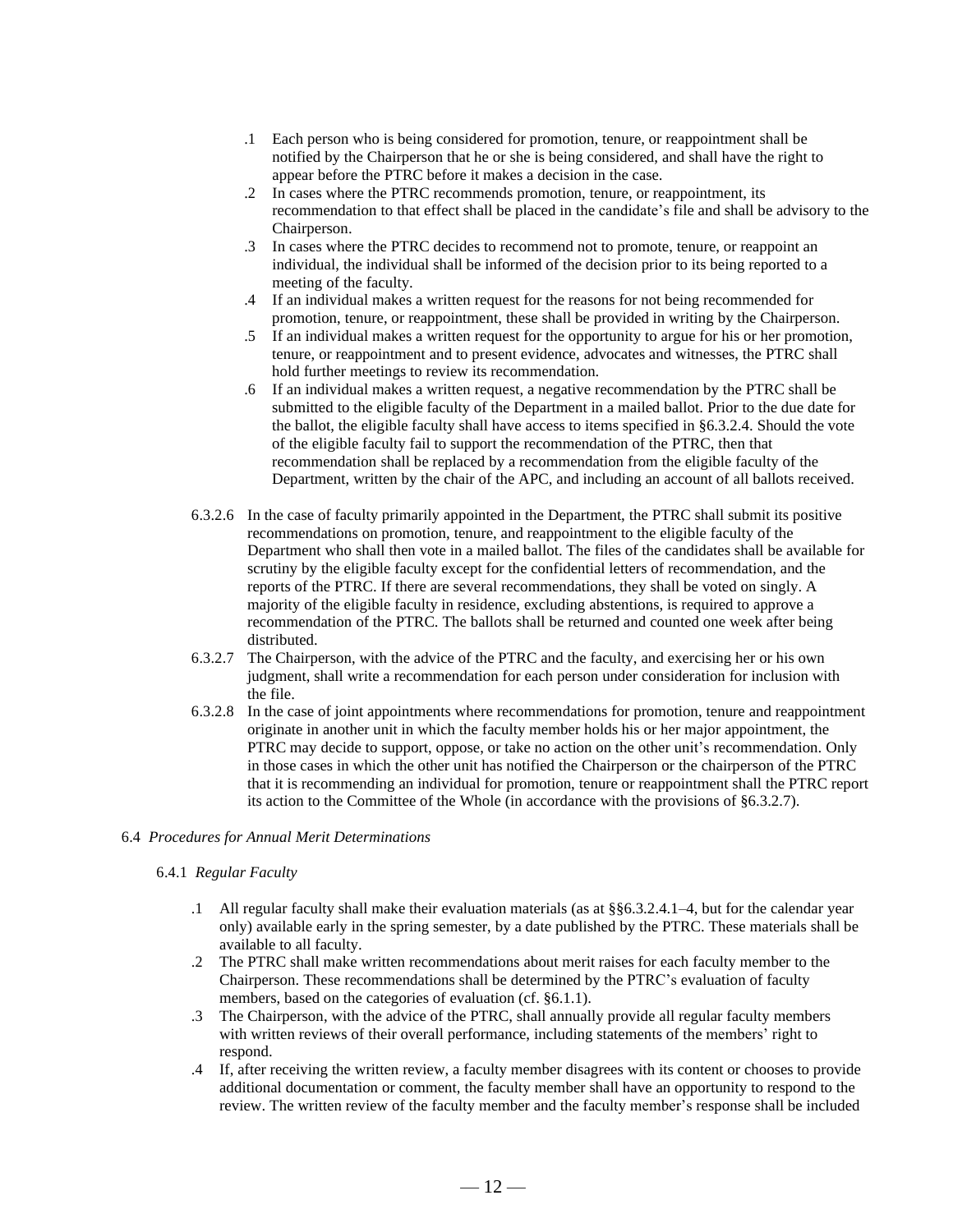in the faculty member's unit personnel file.

- .5 The documentation for this written review shall be placed in the faculty member's PTRC file.
- .6 Each faculty member shall have the right to meet in person with the Chairperson or designee after the written review is received.
- 6.4.2 *Temporary Faculty* who are entitled to consideration for merit increases
	- .1 Temporary faculty members who are entitled to consideration for merit increases shall make evaluation materials available early in the spring semester, by a date published by the PTRC. These shall include a copy of the appointment letter, and materials (as at §§6.3.2.4.1–4, but for the calendar year *only*). Materials shall be available to all faculty.
	- .2 The PTRC shall make written evaluations of each such temporary faculty member, including recommendations for merit raises, to the Chairperson. These recommendations shall be determined by the PTRC's evaluation of said faculty members, based on the particular contracts of each, in relation to the Department's criteria for evaluation (cf. §6.1.1.1-3).
	- .3 The Chairperson, with the advice of the PTRC, shall annually provide written reviews of their submitted evaluation materials, including statements of the members' right to respond.
	- .4 If, after receiving the written review, a temporary faculty member disagrees with its content or chooses to provide additional documentation or comment, the faculty member shall have an opportunity to respond to the review. The written review of the faculty member and the faculty member's response shall be included in the faculty member's unit personnel file.
	- .5 The documentation for this written review shall be placed in the faculty member's PTRC file.
	- .6 Each reviewed faculty member shall have the right to meet in person with the Chairperson or designee after the written review is received.

### **7. Ratification, Amendments, and Interpretation**

- .1 Ratification of these bylaws shall be upon approval of two-thirds of the regular faculty and students currently serving as representatives to the Department meetings. Voting shall be by a mailed ballot following a meeting(s) at which the bylaws are discussed and at which submission of the bylaws for ratification was approved by a majority of those present and voting.
- .2 These bylaws shall be effective upon ratification.
- .3 Amendment of these bylaws shall be upon approval of two-thirds of those eligible to vote in Department meetings (counting joint appointees at the percentage of their appointment in the Department), except temporary faculty. Voting shall be by a mailed ballot following a faculty meeting(s) at which submission of the amendment for ratification was approved by a majority of those present and voting.
- .4 The APC shall be the final authority concerning interpretation of these bylaws.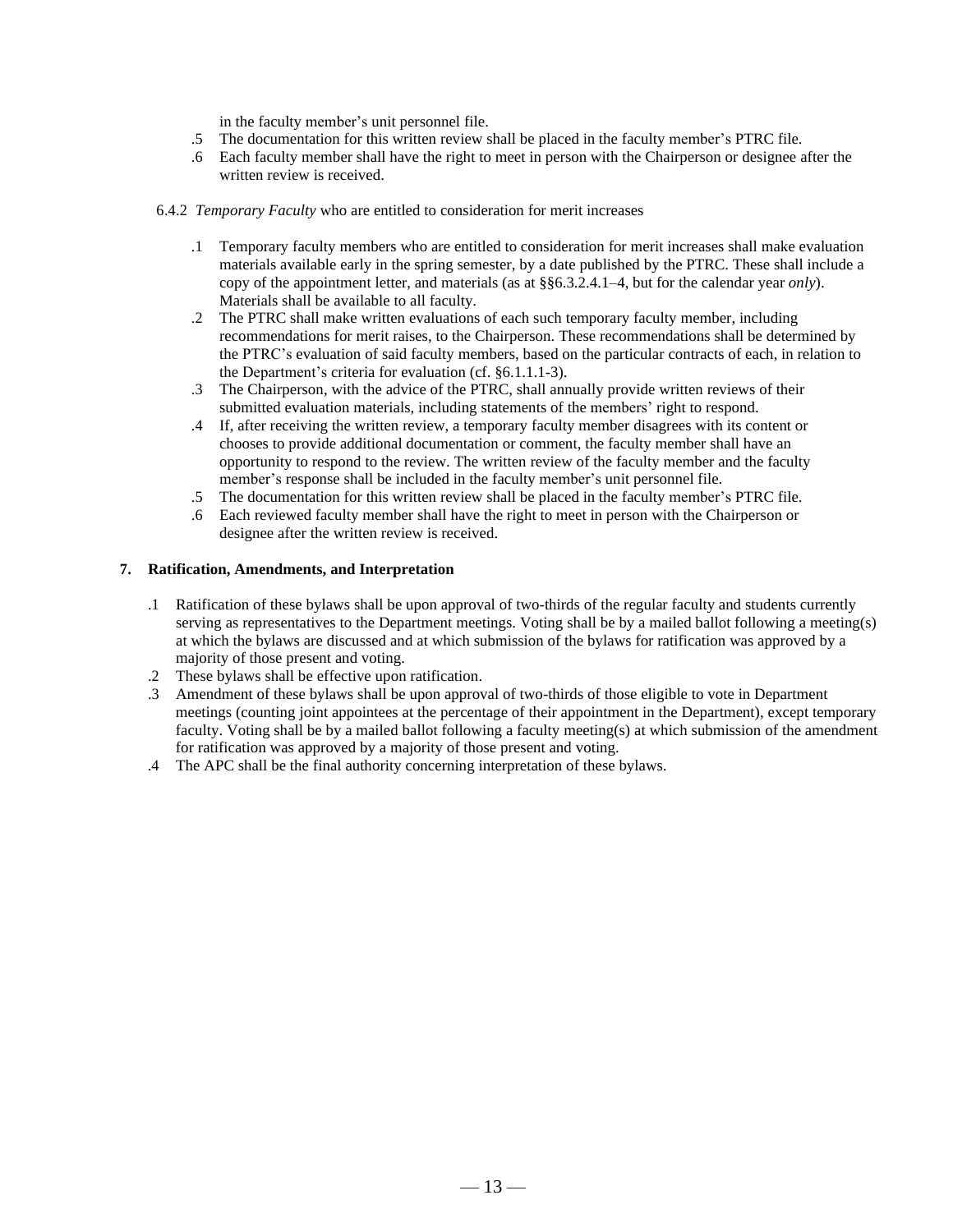# **Appendix: Guidelines**

Information below was extracted from the Department's bylaws either because it changes frequently, or because it is under the purview of some other University body. These guidelines do not require amendment under the terms of §7 of the *Bylaws of the Department of Philosophy.* Rather, incumbents are expected to help keep the information relevant and current for the benefit of future incumbents.

*Information for New Faculty*

The Chairperson keeps this current with the help of new members of faculty.

*Powers of the Faculty*:

The faculty of the Department shall have such powers as are defined by the *Bylaws of the Board of Trustees*, the *Bylaws for Academic Governance*, the *Bylaws of the College of Arts and Letters*, and the *Bylaws of the Department of Philosophy*. The manner of exercising these powers shall be determined by all these bylaws.

*Responsibilities of the Faculty:*

The responsibilities of the faculty shall be those defined in the *Bylaws of the Board of Trustees*, the *Bylaws for Academic Governance*, the *Bylaws of the College of Arts and Letters*, and the *Bylaws of the Department of Philosophy.*

*Rights of the Faculty*:

The rights of the faculty shall be those defined in the *Bylaws of the Board of Trustees*, the *Bylaws for Academic Governance*, the *Bylaws of the College of Arts and Letters*, the *Bylaws of the Department of Philosophy*, the Operating Principles of the Tenure System (*Faculty Handbook* §IV), the *Travel Regulations*, and the *Academic Freedom Report* (Article 2.2).

*Academic Freedom Report* [<www.msu.edu/unit/ombud/codehistory.html>](http://www.msu.edu/unit/ombud/codehistory.html) *Bylaws for Academic Governance* [<www.msu.edu/unit/acadgov/bylaws/index.html>](http://www.msu.edu/unit/acadgov/bylaws/index.html) *Bylaws of the Board of Trustees* [<www.msu.edu/dig/DOCUMENTS/bylaws.html>](http://www.msu.edu/dig/DOCUMENTS/bylaws.html) *Bylaws of the College of Arts and Letters Bylaws of the Department of Philosophy Faculty Handbook* [<www.hr.msu.edu/HRsite/Documents/Faculty/Handbooks/Faculty/default.htm>](http://www.hr.msu.edu/HRsite/Documents/Faculty/Handbooks/Faculty/default.htm) *Graduate Student Rights and Responsibilities* <vps.msu.edu/SpLife/grr1.htm> *Travel Regulations* [<www.ctlr.msu.edu/travel/>](http://www.ctlr.msu.edu/travel/)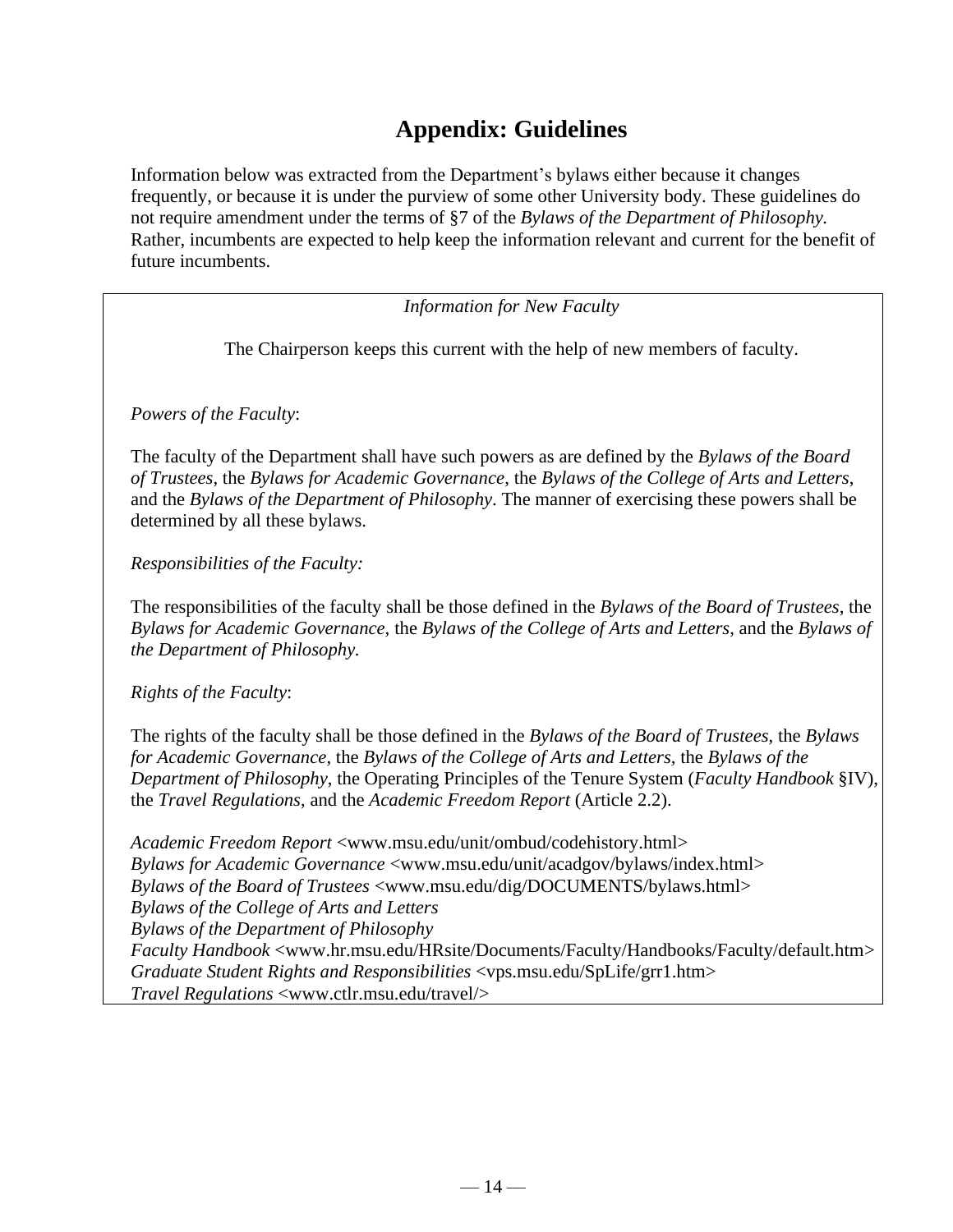*Details of the Responsibilities of the Associate Chairperson*

The Associate Chairperson keeps these current.

Advising and Record-keeping duties:

- a. serve as advisor to all M.A. students;
- b. coordinate the formation and guidance committees for Ph.D. students and serve as the resource for guidance committee chairs who are Ph.D. student advisors;
- c. provide annual progress reports to all graduate students;
- d. provide degree certification for all graduate students;

e. supervise the individual graduate student record-keeping operations in the main office.

Graduate Program responsibilities:

- a. coordinating Graduate Assistant (GA) selection and assignment;
- b. orienting and training GAs;
- c. bringing policy issues to the committee for discussion;
- d. coordinating nominations for graduate student awards;
- e. with the Placement Director, assisting graduates in job-seeking activities;
- f. planning and coordinating graduate student recruitment and admission;
- g. orienting new graduate students.

Other duties:

- a. chairing the Graduate Committee
- b. representing the Department on the College Graduate Committee;
- c. coordinating the administration of the comprehensive examinations;
- d. coordinating the teaching-mentoring program;
- e. consulting with the Department Chairperson on graduate students teaching their own courses.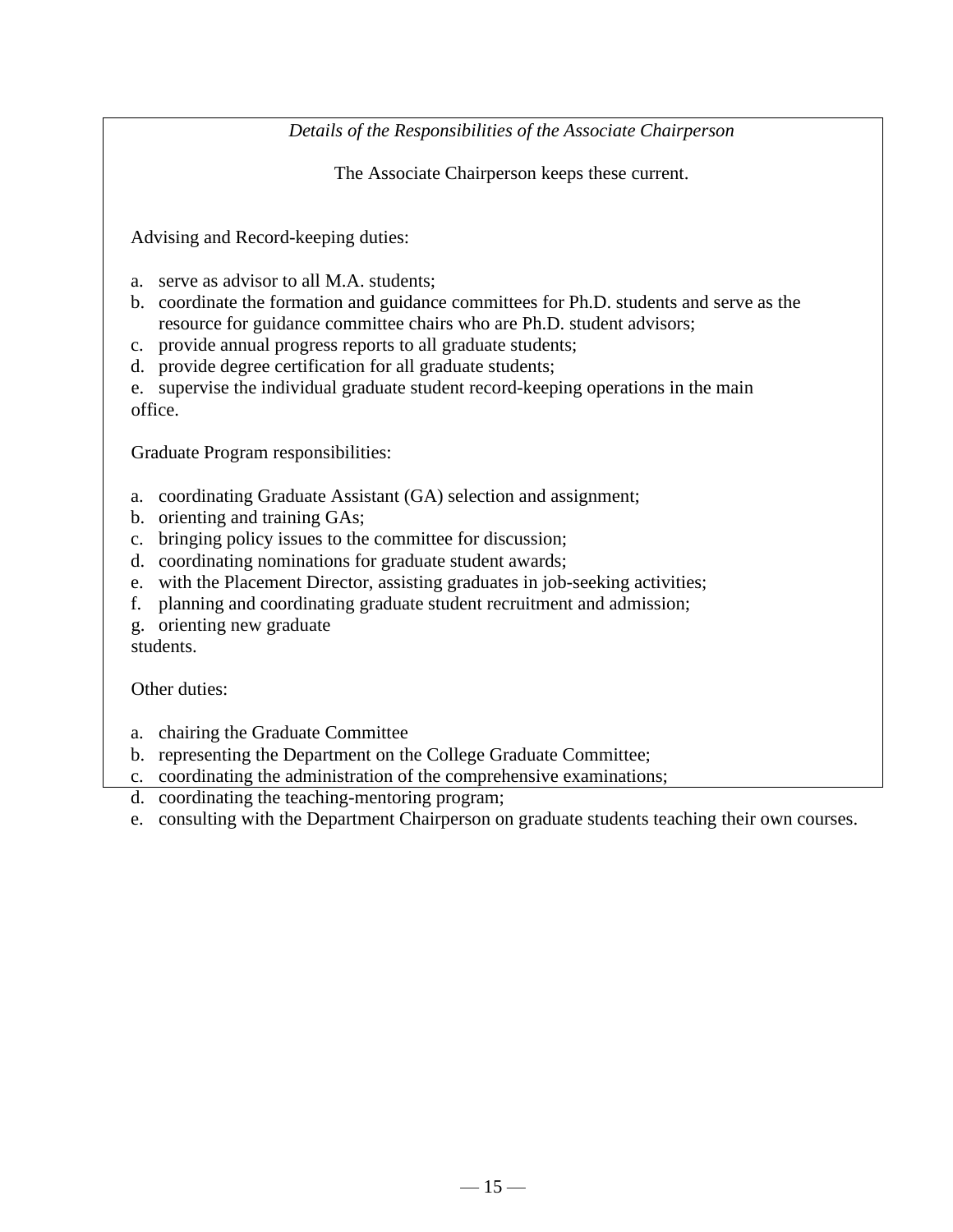*Details of the Responsibilities of the Undergraduate Program Director (UPD)*

The UPD keeps these current.

- a. serves as the chairperson to the Undergraduate Advisory Committee;
- b. serves as the Department's representative to the College Curriculum Committee and the College Undergraduate Committee;
- c. serves as faculty advisor to Phi Sigma Tau and the Undergraduate Philosophy Club as applicable;
- d. serves as advisor to Honors College majors in philosophy;
- e. provides degree certification for all undergraduates;
- f. evaluates transfer credits;
- g. supervises the individual undergraduate student record-keeping operations in the main office;
- h. oversees recruitment and retention of majors;
- i. serves as "Lead Advisor" as required by the College/University;
- j. administers the Zerby Prize, the Miller/Benjamin Award, the Outstanding Senior Award.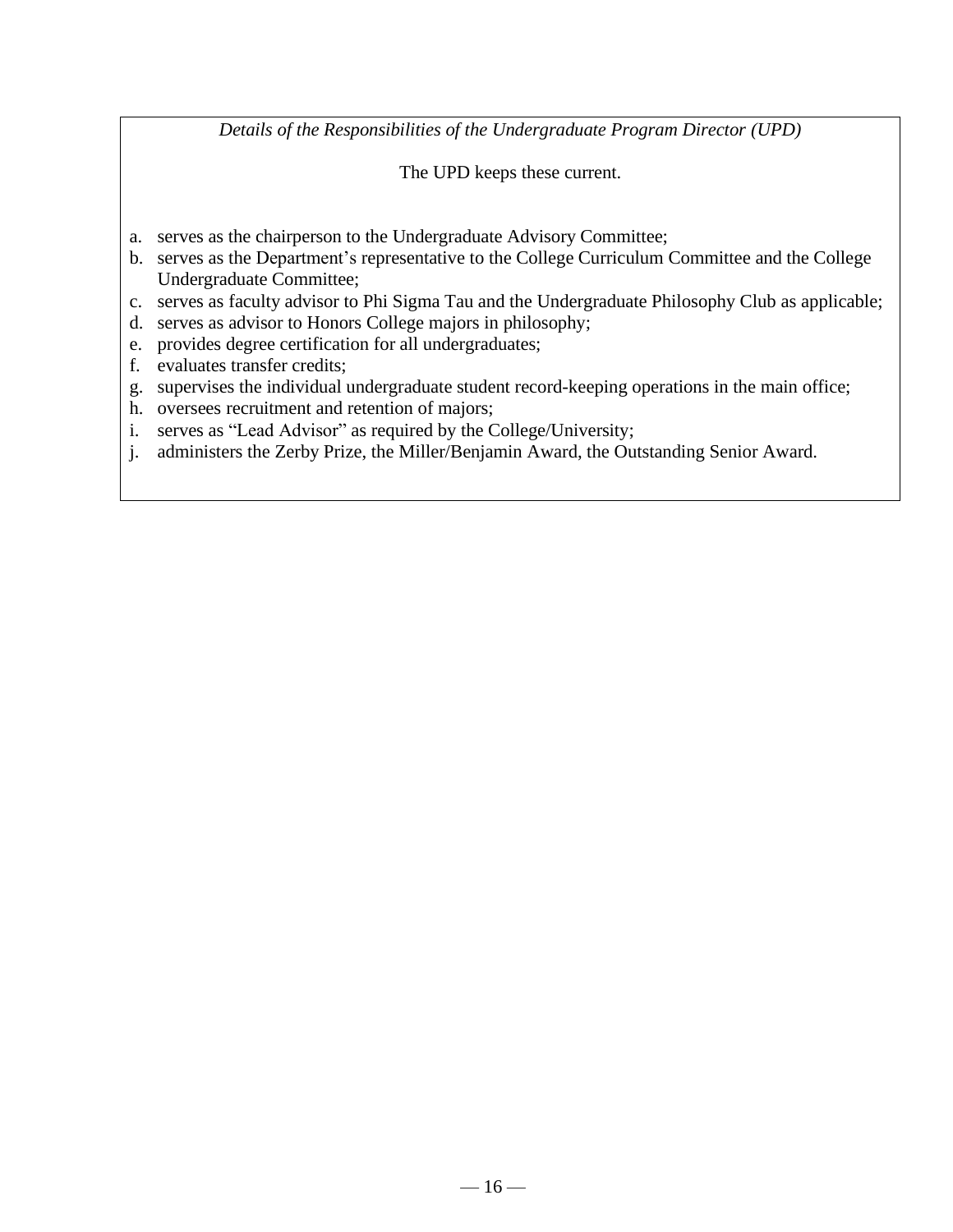*Details of the Responsibilities of the Graduate Placement Director*

The Graduate Placement Director keeps these current.

- a. orienting each new cohort of graduate students;
- b. advising individual graduate students about all aspects of jobs in philosophy;
- c. maintaining communication links with all graduate students *via* Web (ANGEL) or newsletter;
- d. assisting job-seekers in the preparation of their dossiers;
- e. checking job-seekers' recommendation letters for irregularities;
- f. arranging mock interviews and mock job talks for candidates;
- g. attending APA meetings where the Department's graduates are seeking jobs;
- h. staying up-to-date with APA statements and statistics about placement;
- i. assisting MSU graduates of previous years who seek new positions;
- j. keeping placement records up-to-date.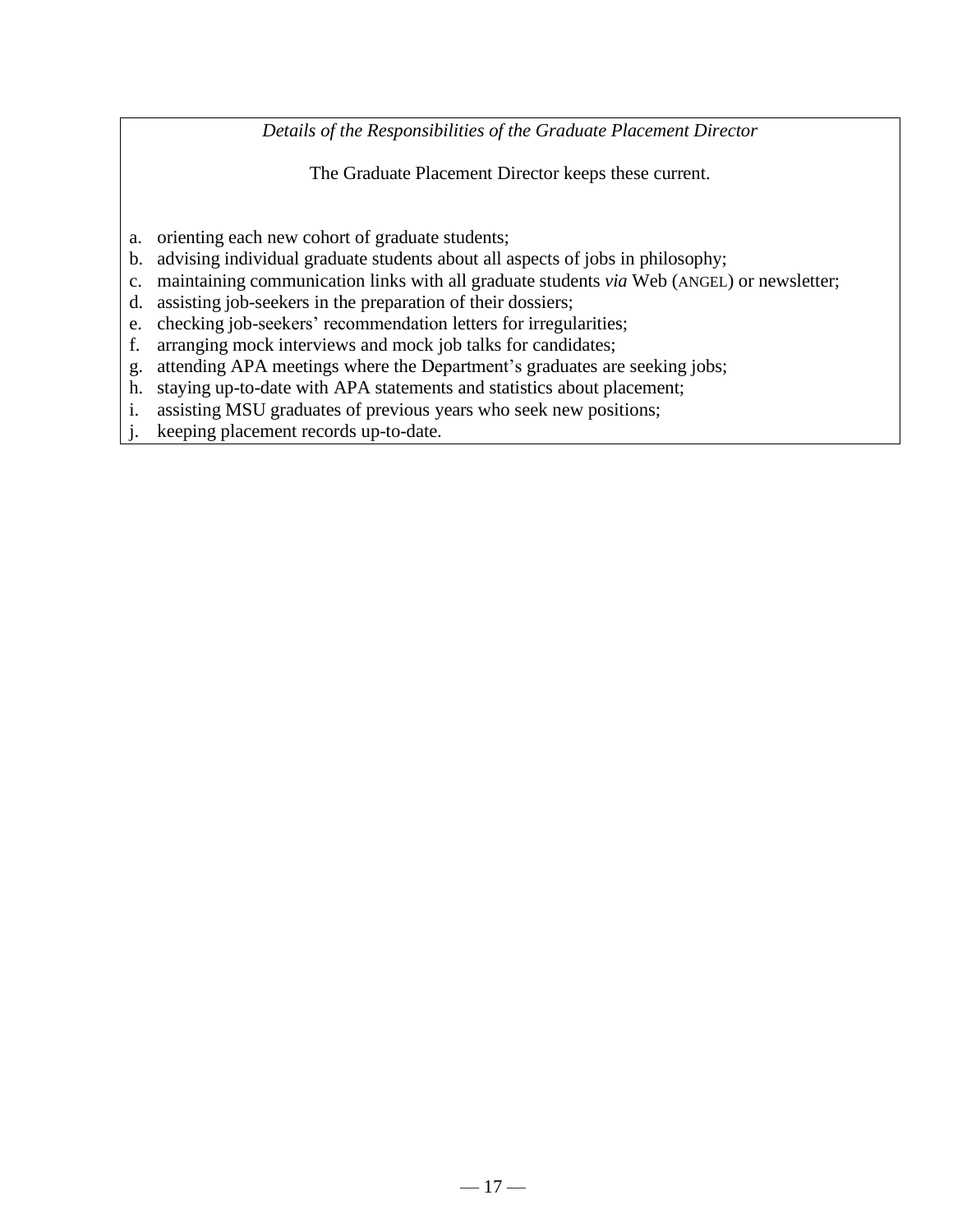*Details of the Responsibilities of the Academic Environment Committee*

The chairperson of the AEC keeps these current.

- a. arranging and scheduling colloquia and receptions, including a community-building workshop for each semester during the academic year;
- b. responsibility for the Department's library;

e. publishing a monthly internal e-mail newsletter;

- c. publishing an annual newsletter, *Language, Truth and Gossip*;
- d. work with the tech TA and the office support staff to make sure that material concerning colloquia and workshops, as well as good news from faculty and grad students, is updated on the department website.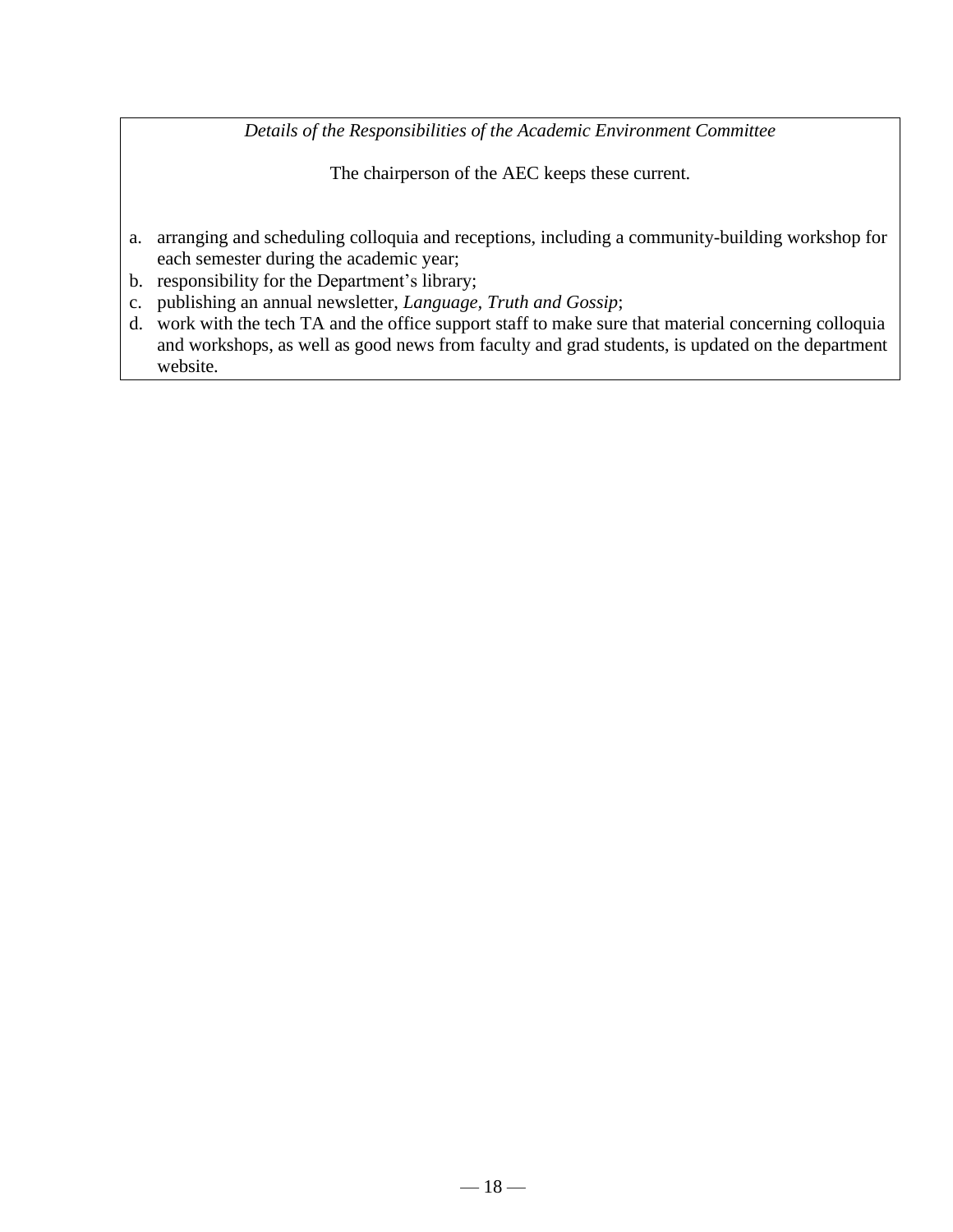*Details of the Responsibilities of the Awards Committee*

The chairperson of the Awards Committee keeps these current.

- a. preparing nomination packets in the Spring semester for college, university, and external award nominees, as determined by the PTRC;
	- i. contacting and securing the involvement of non-committee members in the preparation of the nomination packet, if necessary;
	- ii. communicating with writers of reference letters, as determined by nomination requirements;
- b. communicating with the CAL office and the Provost office as needed to remain current on nomination requirements;

c. adjusting and finalizing and finalizing nomination packets prepared by the DAC in the previous year in the p